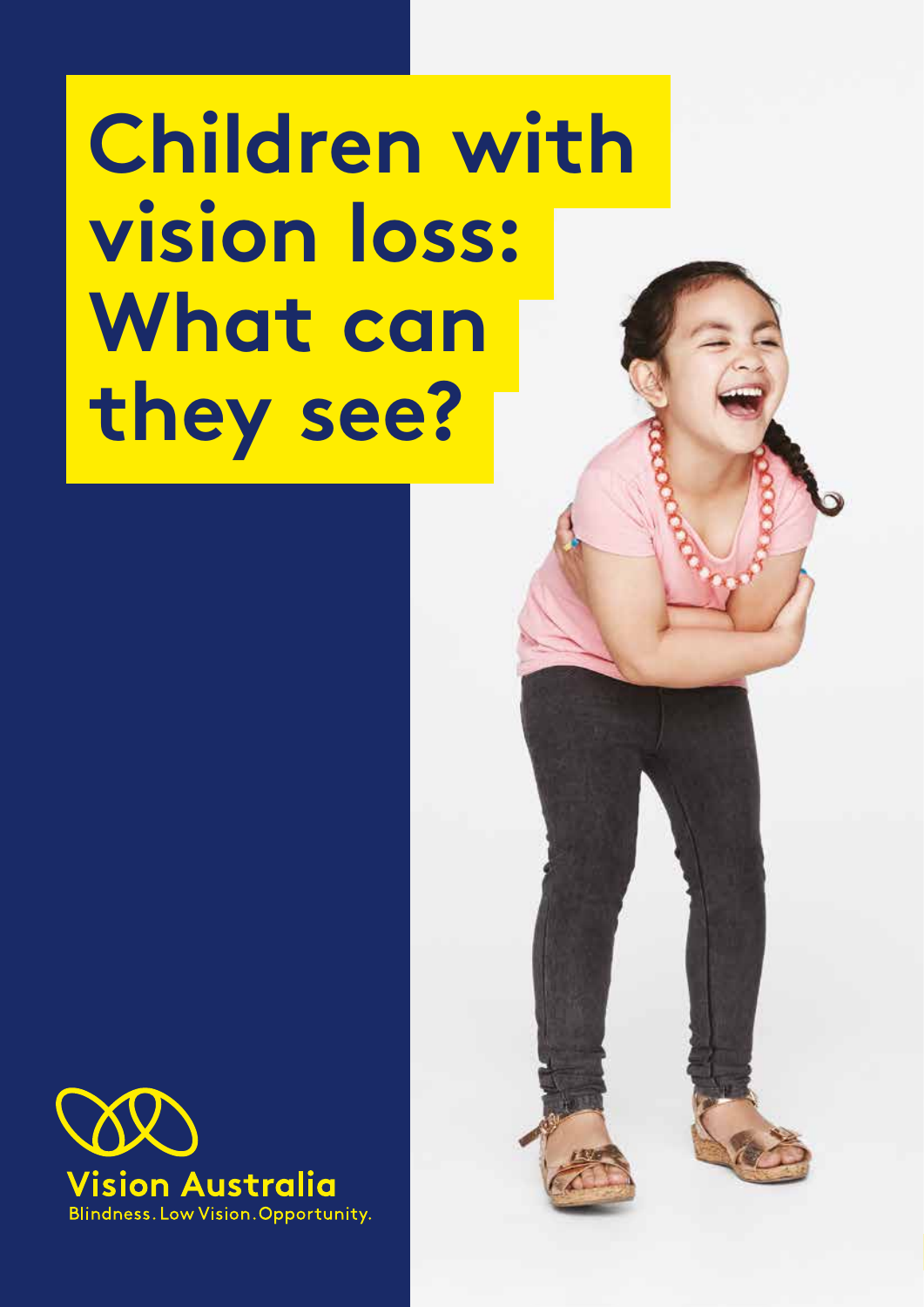**Aston and family,** Vision Australia clients



On the cover: **Paisley,** Vision Australia client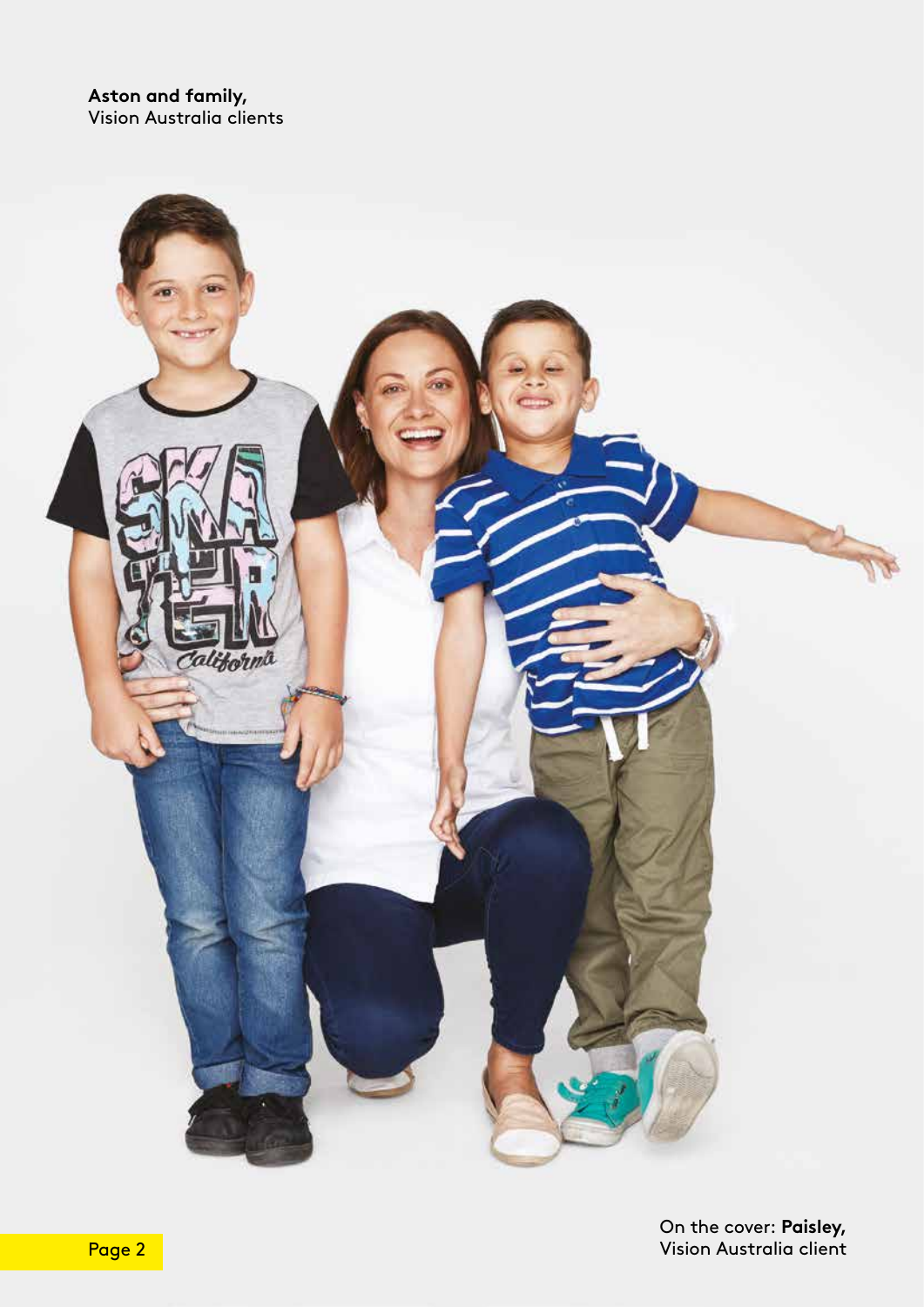#### **Supporting children with vision loss**

Every child is unique and they interact and learn in their own wonderful way. Much of what we learn in life is through watching, so children with vision loss gather information about their world in different ways.

The images in this book will help you understand what a child with low vision can see. It's important to remember that low vision is individual to each child and to each eye condition.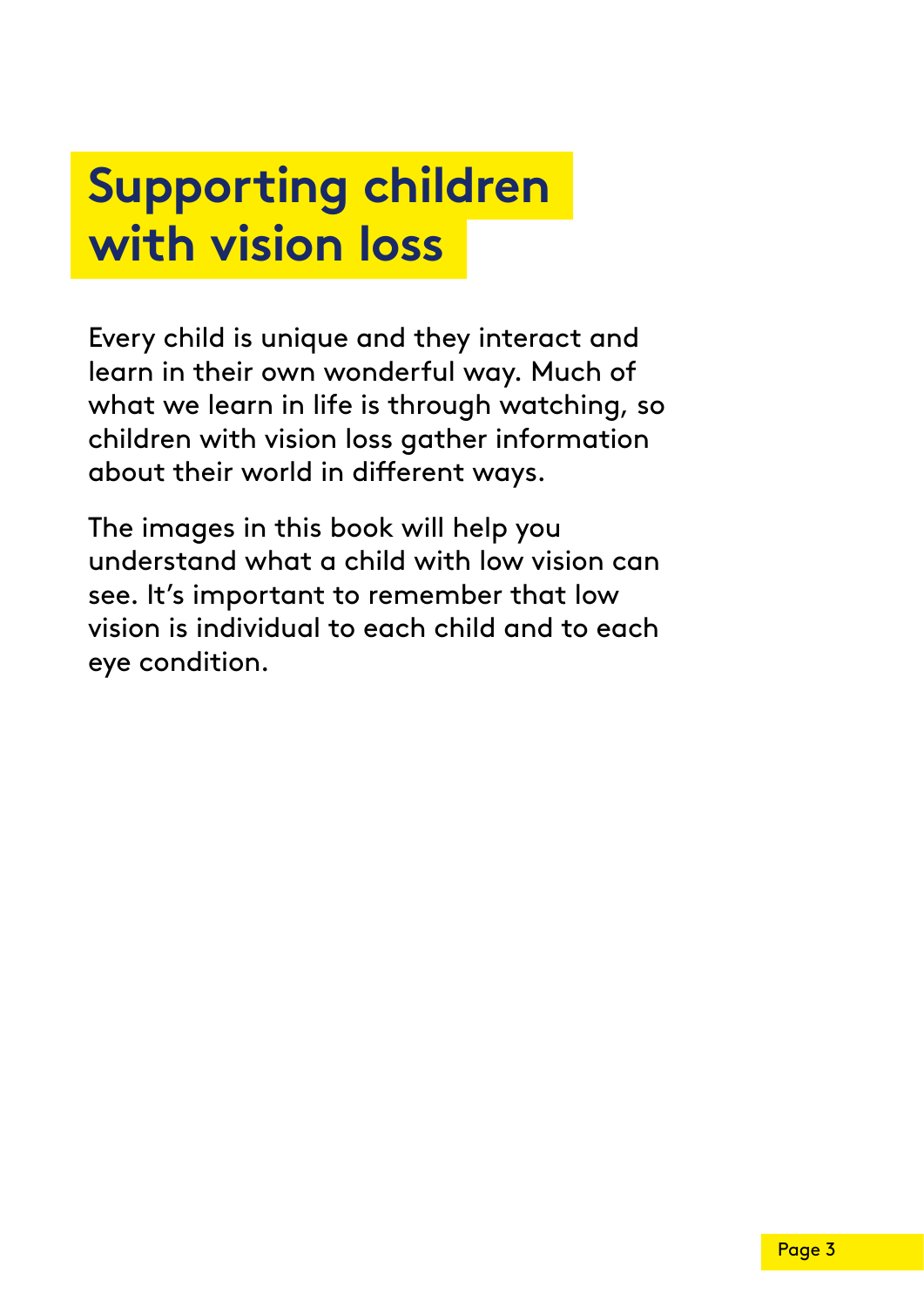#### **What is visual acuity?**

Visual acuity is the ability to see detail. Children are considered to be legally blind when they are unable to see at 6 metres a letter or symbol designed to be seen at 60 metres. In Australia it is expressed as a fraction between 6/6 and 6/60 or less for either near or distance vision.

The photographs in this booklet have been simulated to represent normal vision (6/6), moderate low vision (6/24), legal blindness (vision less than 6/60) and profound vision loss.

An eye specialist assesses visual acuity through a number of tests that may differ depending on the age of the child.

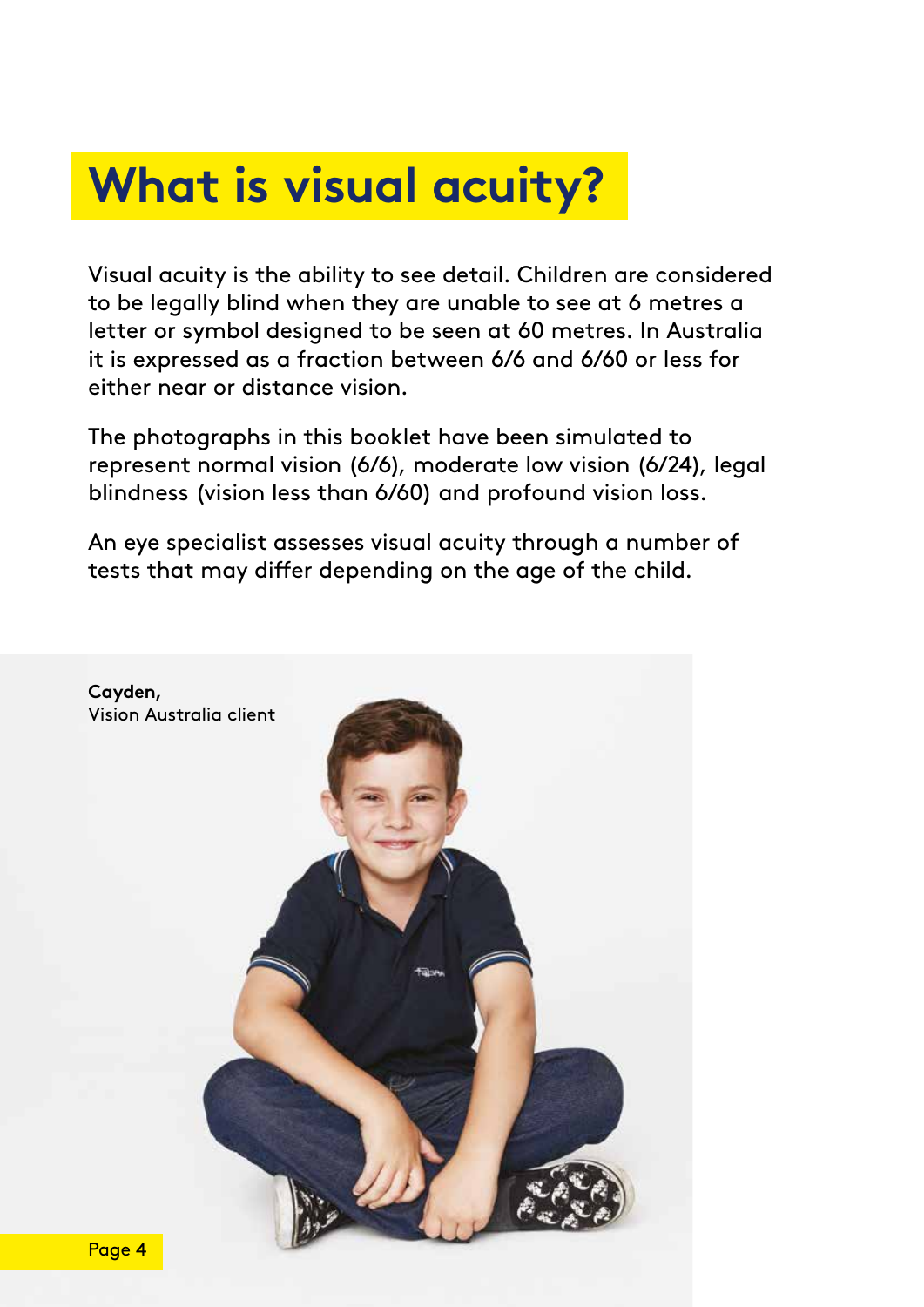#### **How can I help?**

Low vision has a significant impact on the amount and quality of information that a child receives. Consequently a child's development, education and ability to socialise with others may be impacted.

The following strategies can be used in your home and school environment:

- Provide maximum contrast between objects and backgrounds using bright plain colours.
- Reduce glare with curtains and blinds and ensure that the child's back is to the window.
- Reduce clutter and pattern. It may be difficult to locate people and objects if the background is busy.
- Greet a child by name and say your name. Remember to bring your face close to their level to make identification easier.
- Provide time for children to look closely at objects and people, and to touch and explore so that they can add to their visual knowledge.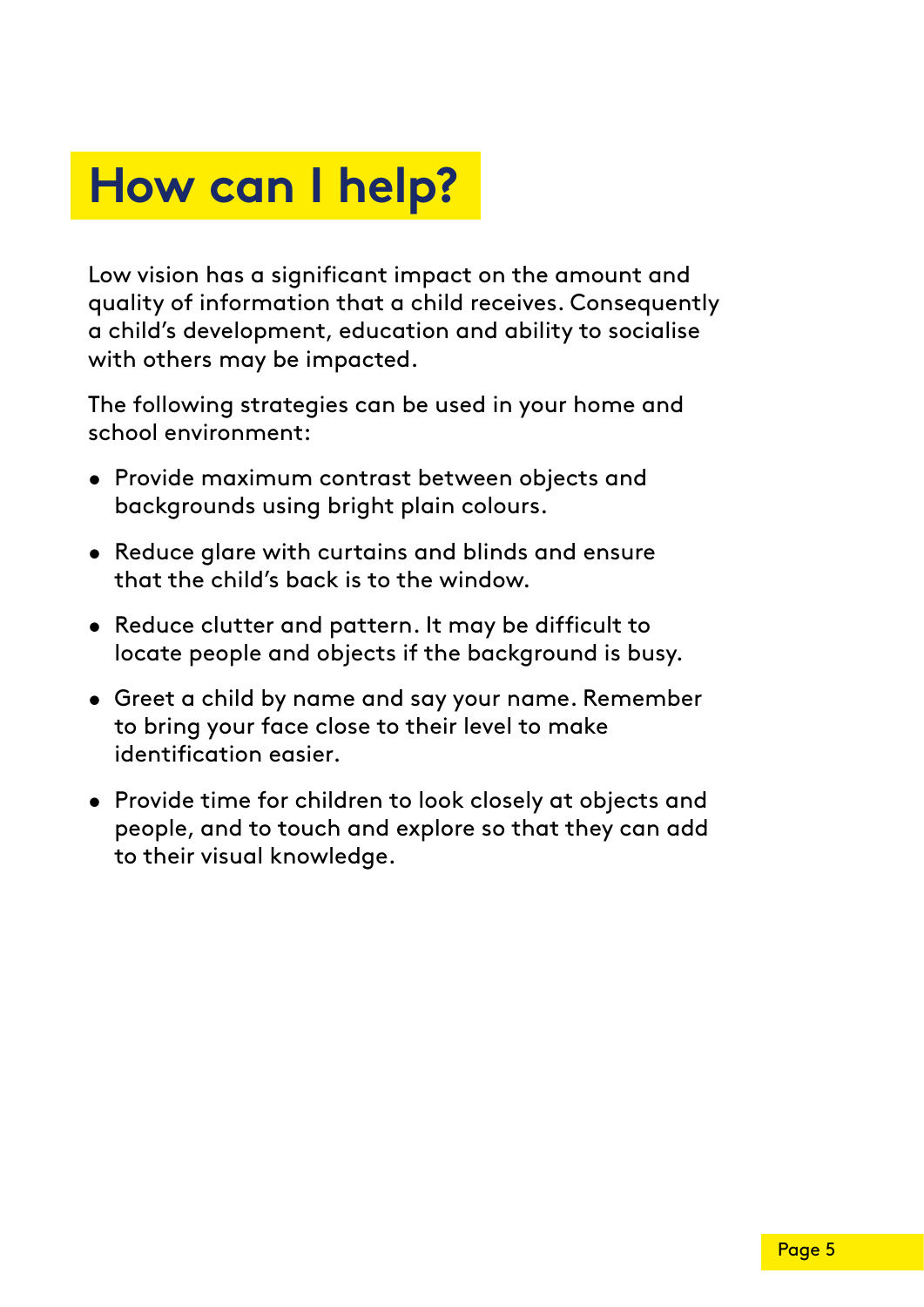#### **Faces**

**Poor contrast** reduces the effective use of low vision and can make it more difficult to identify individuals.



Normal vision



Moderate low vision





Profound vision loss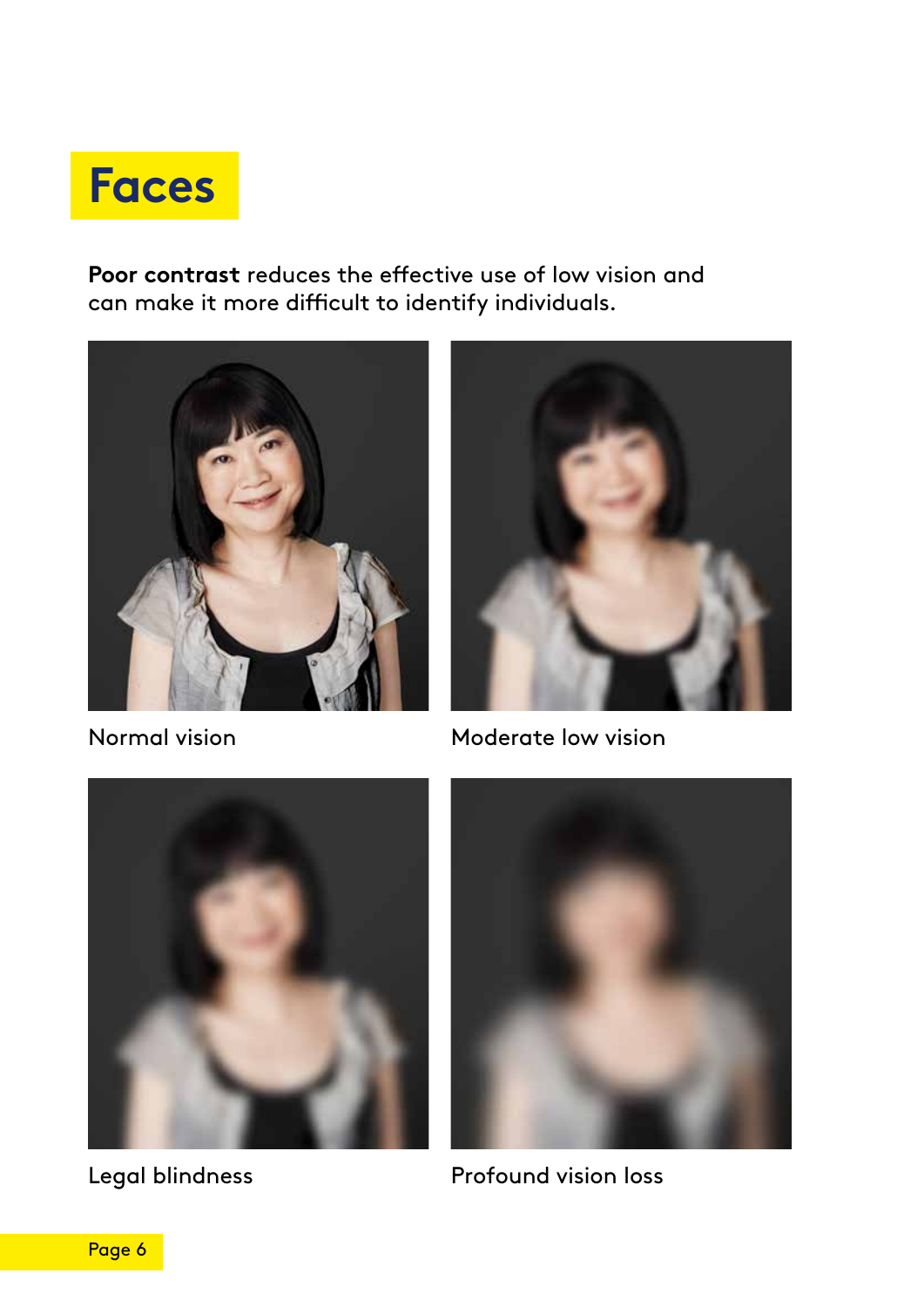**Good contrast** ensures the best use of vision. It enhances the child's opportunities for communication and interaction.



Normal vision



Moderate low vision





Profound vision loss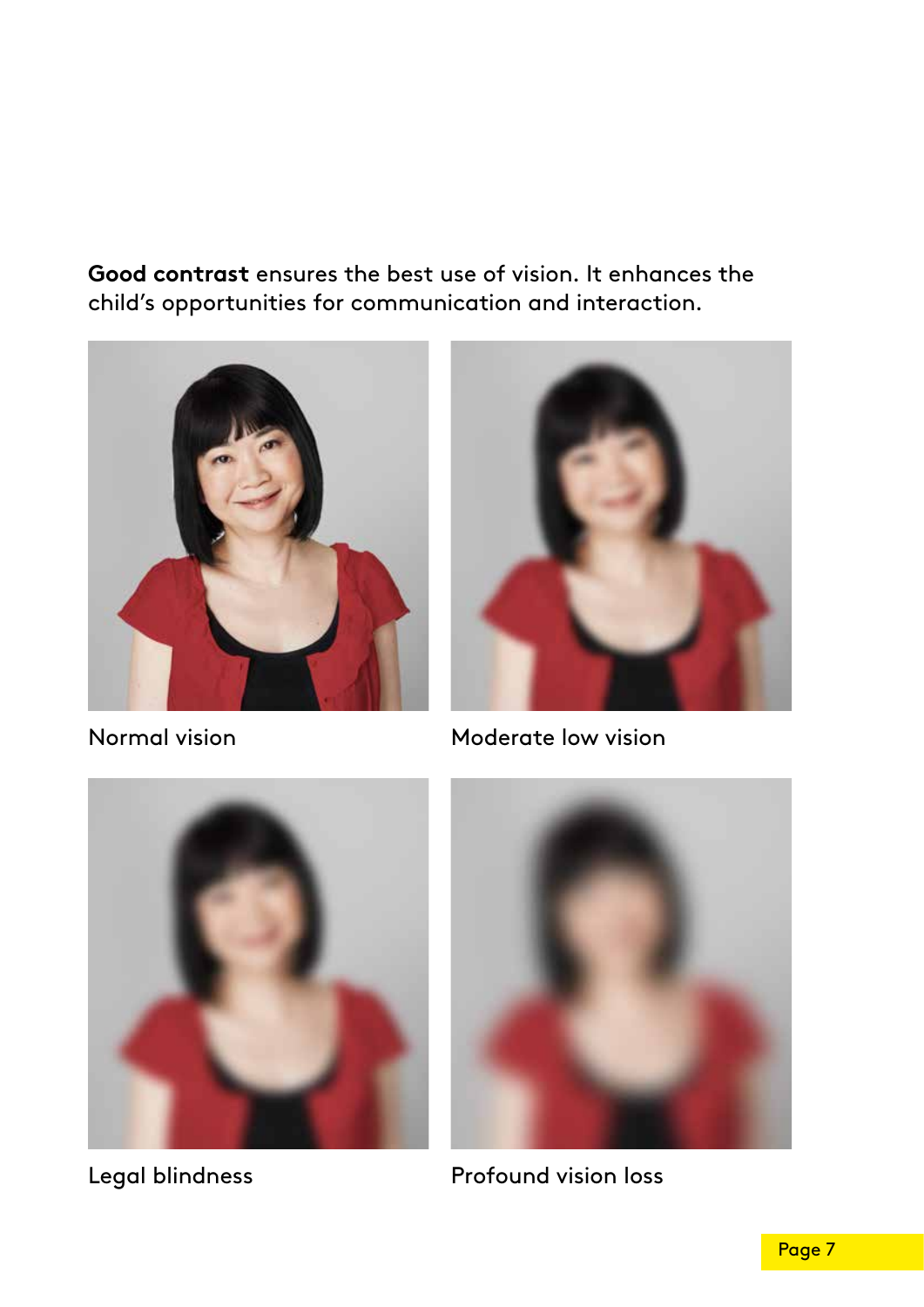# **Table settings**

**Poor contrast** reduces visual information and may make it more difficult for a child to locate food, cutlery and plates.





Normal vision

Moderate low vision





Profound vision loss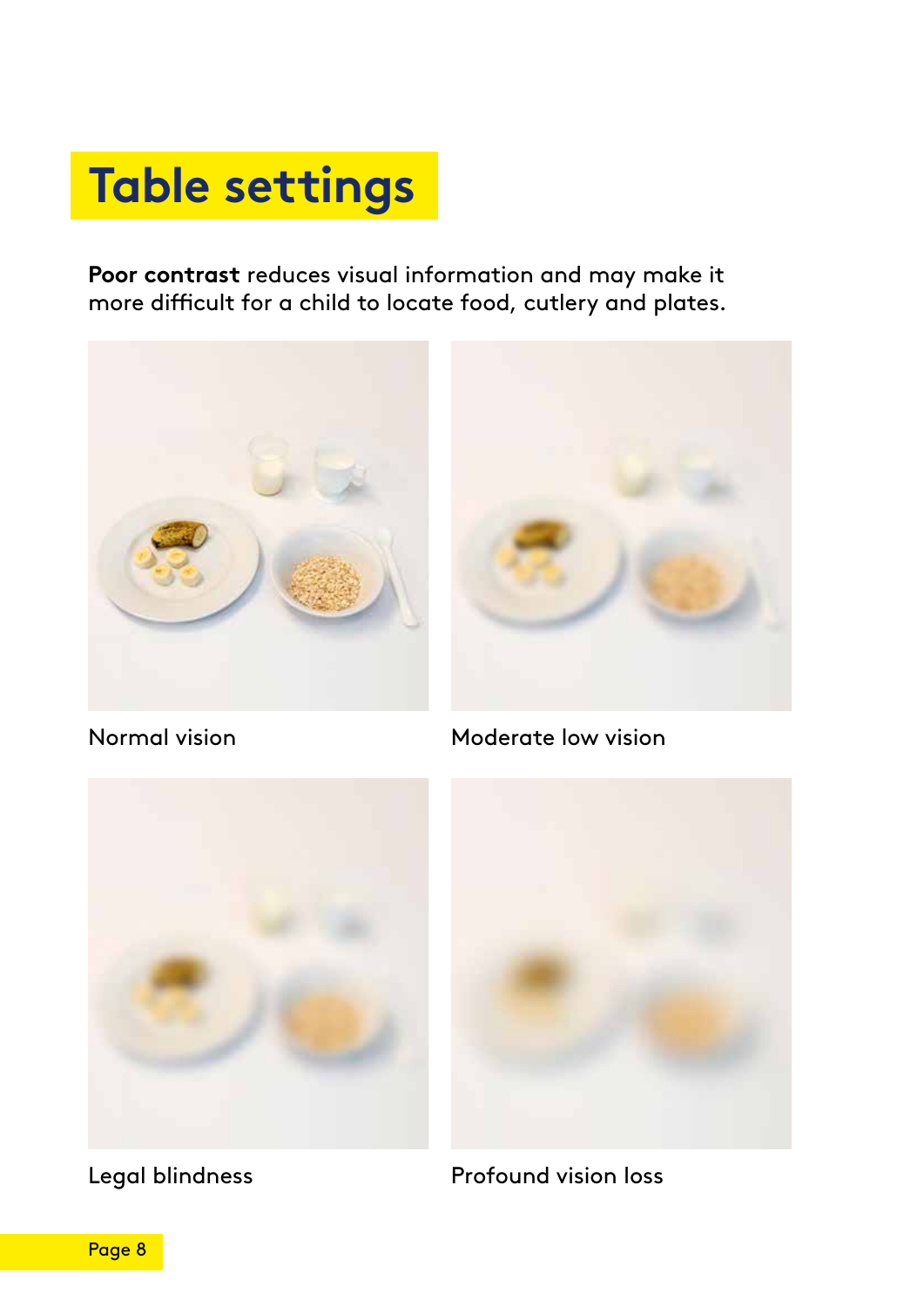**Good contrast** will encourage independence skills because of easier visual location.



Normal vision



Moderate low vision



Legal blindness



Profound vision loss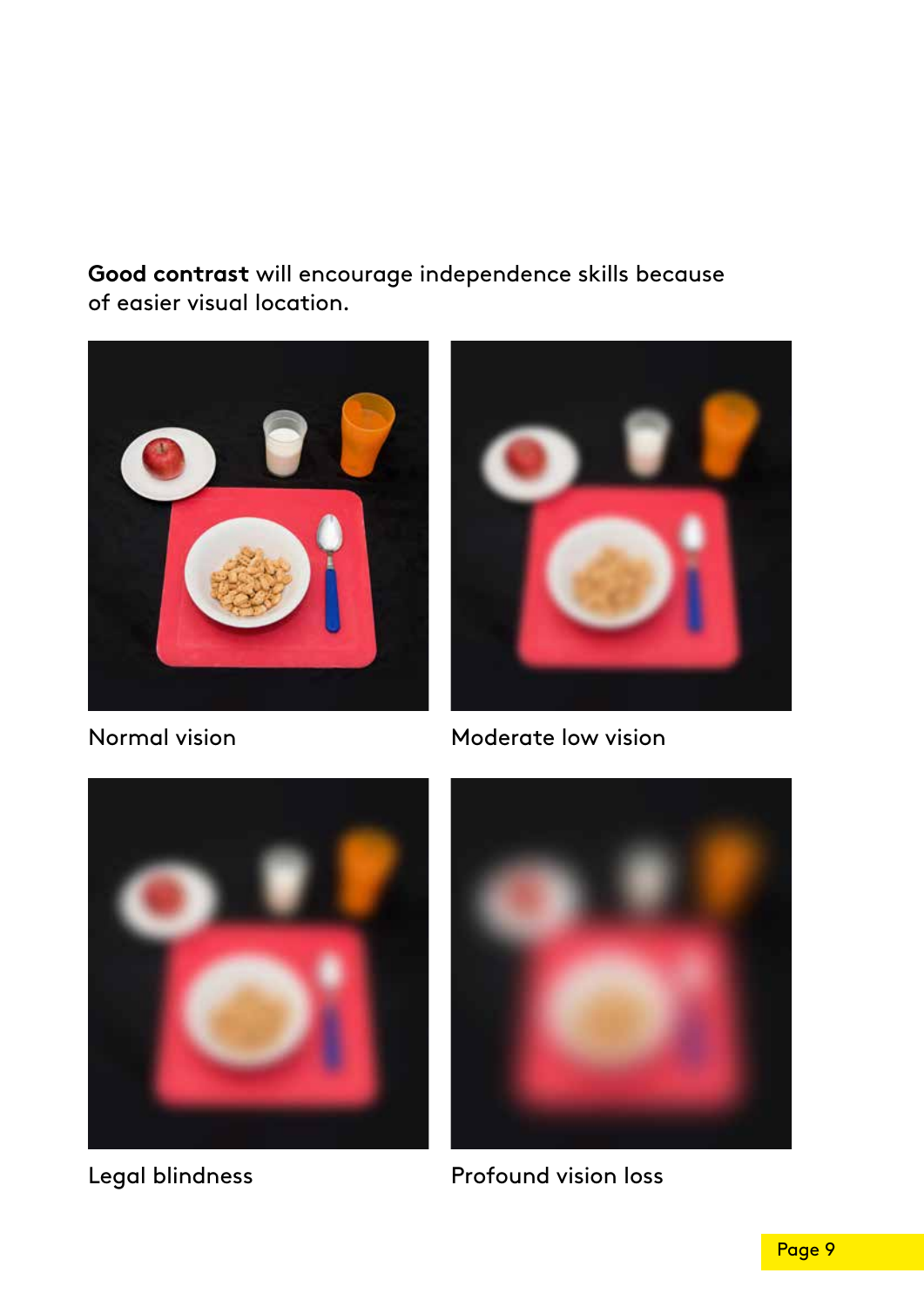# **Books and story time**

**Poor positioning** and glare from windows reduces visual input for all children.







Normal vision





Legal blindness



Profound vision loss

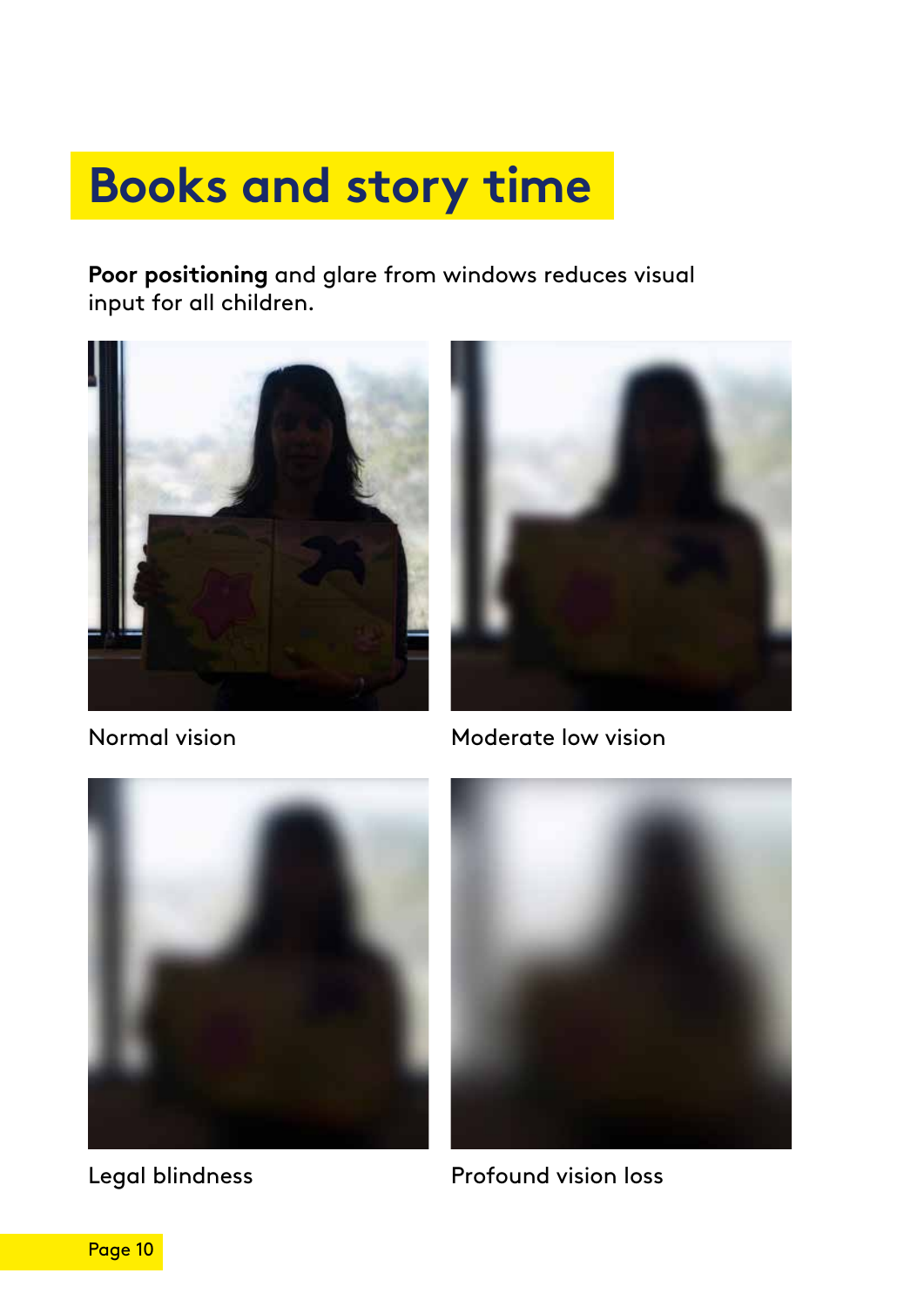**Good positioning** ensures that the background is not distracting and a diffuse light highlights the book and face of the adult.



Normal vision



Moderate low vision





Profound vision loss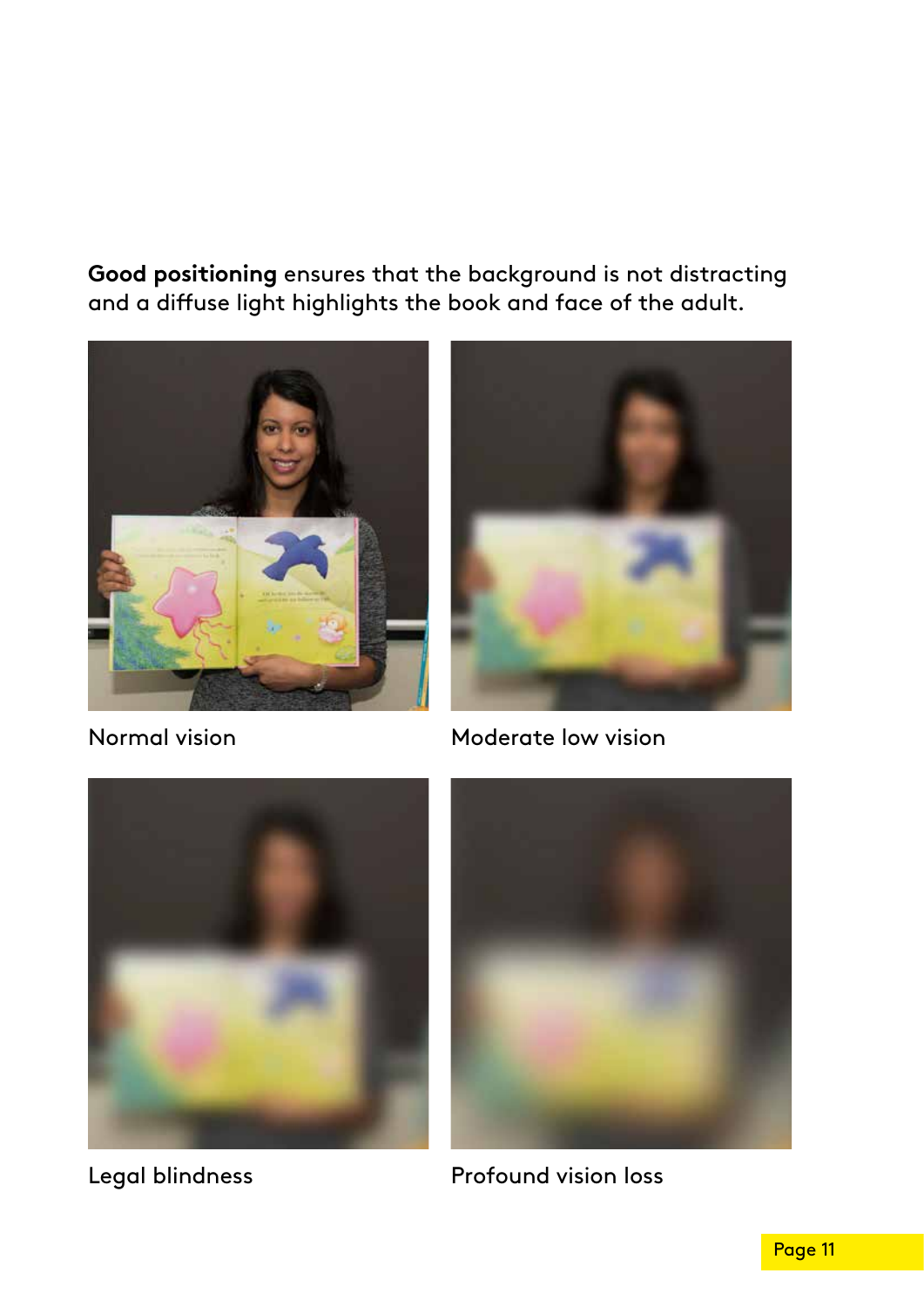# **Outdoors**

**Glare and contrast** are particularly important to consider outdoors. Even cloudy days can be glary and reduce the efficient, confident mobility of children with low vision.



Normal vision – low contrast



Normal vision – high contrast



Profound vision loss – low contrast



Profound vision loss – high contrast

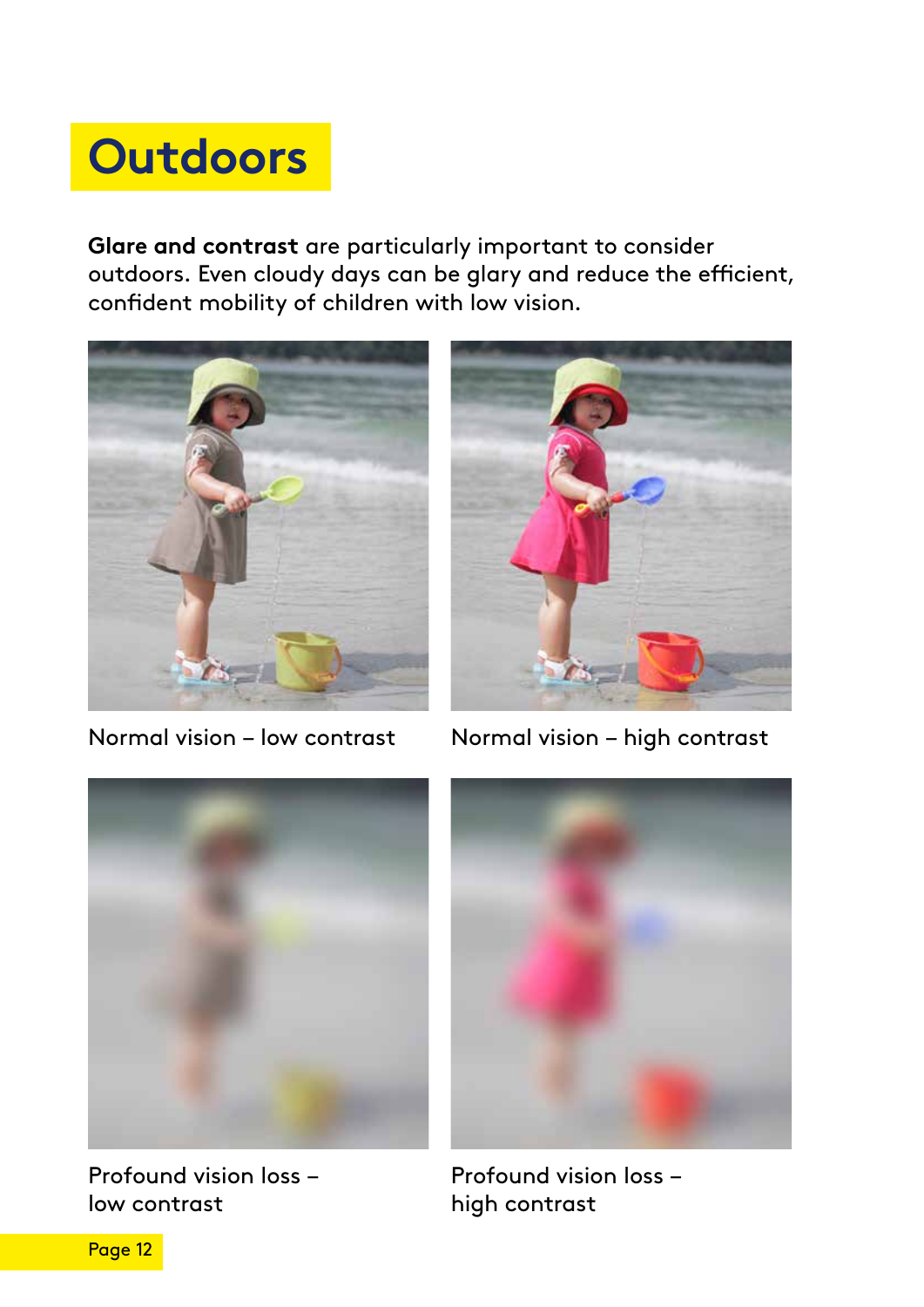Background clutter can be visually distracting and it is important to view the environment from the children's level to be aware of their perspective.

**Good contrast** is needed to encourage independent play and mobility.



Normal vision – low contrast



Normal vision – high contrast



Profound vision loss – low contrast



Profound vision loss – high contrast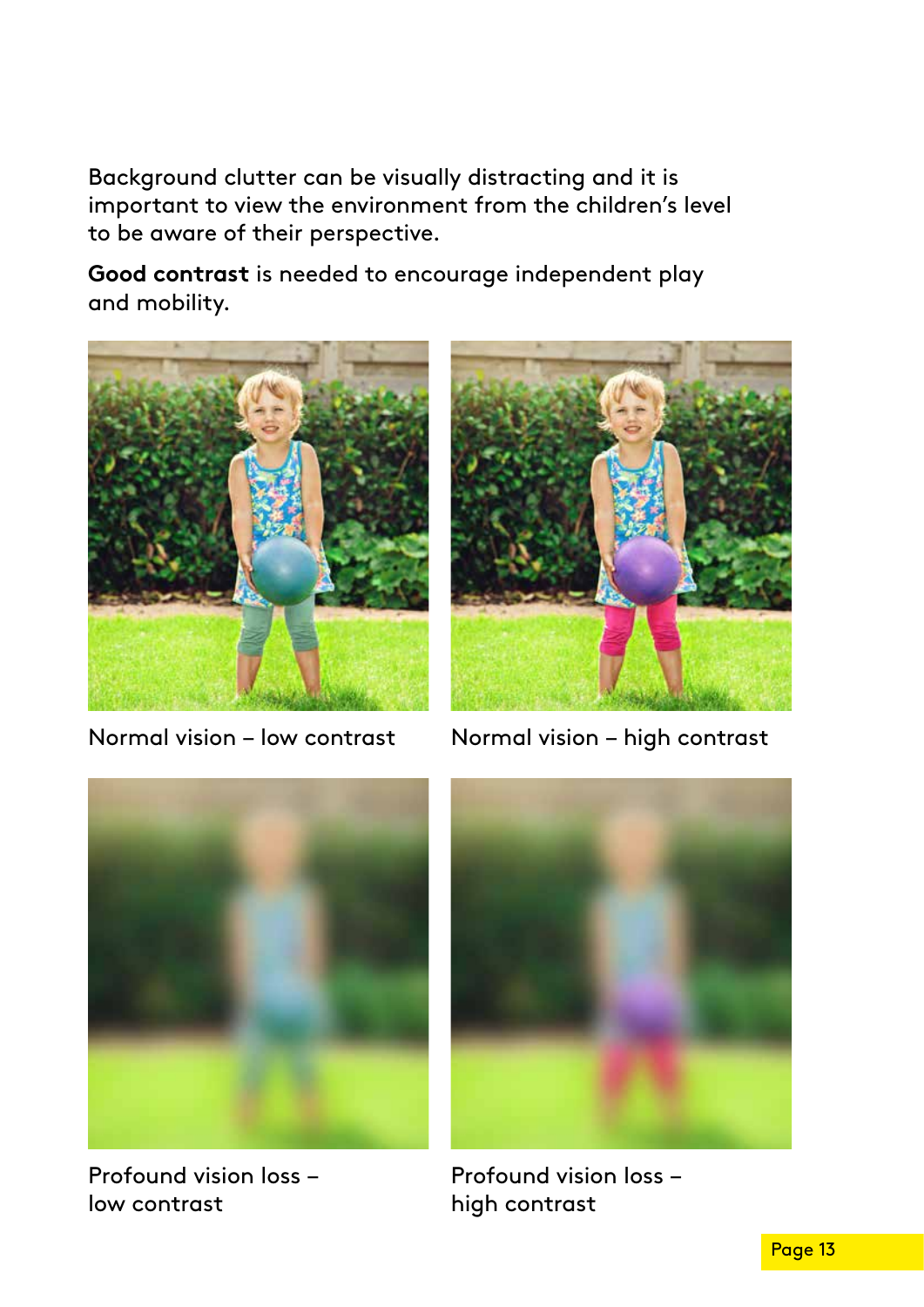# **How can Vision Australia help?**

Vision Australia provides support and services to people of all ages and stages of life who are blind or have low vision.

We work with children, their families and support networks to help each child reach their full potential. We can help with learning and development during a child's early years so they reach their developmental milestones and are school-ready. Our support continues throughout their primary and secondary school years so they can make a successful transition into adulthood.

With the support of our allied health team, professionals and specialist staff, we can develop strategies unique to every child, to help them grow into confident, healthy, independent adults and live the life they choose.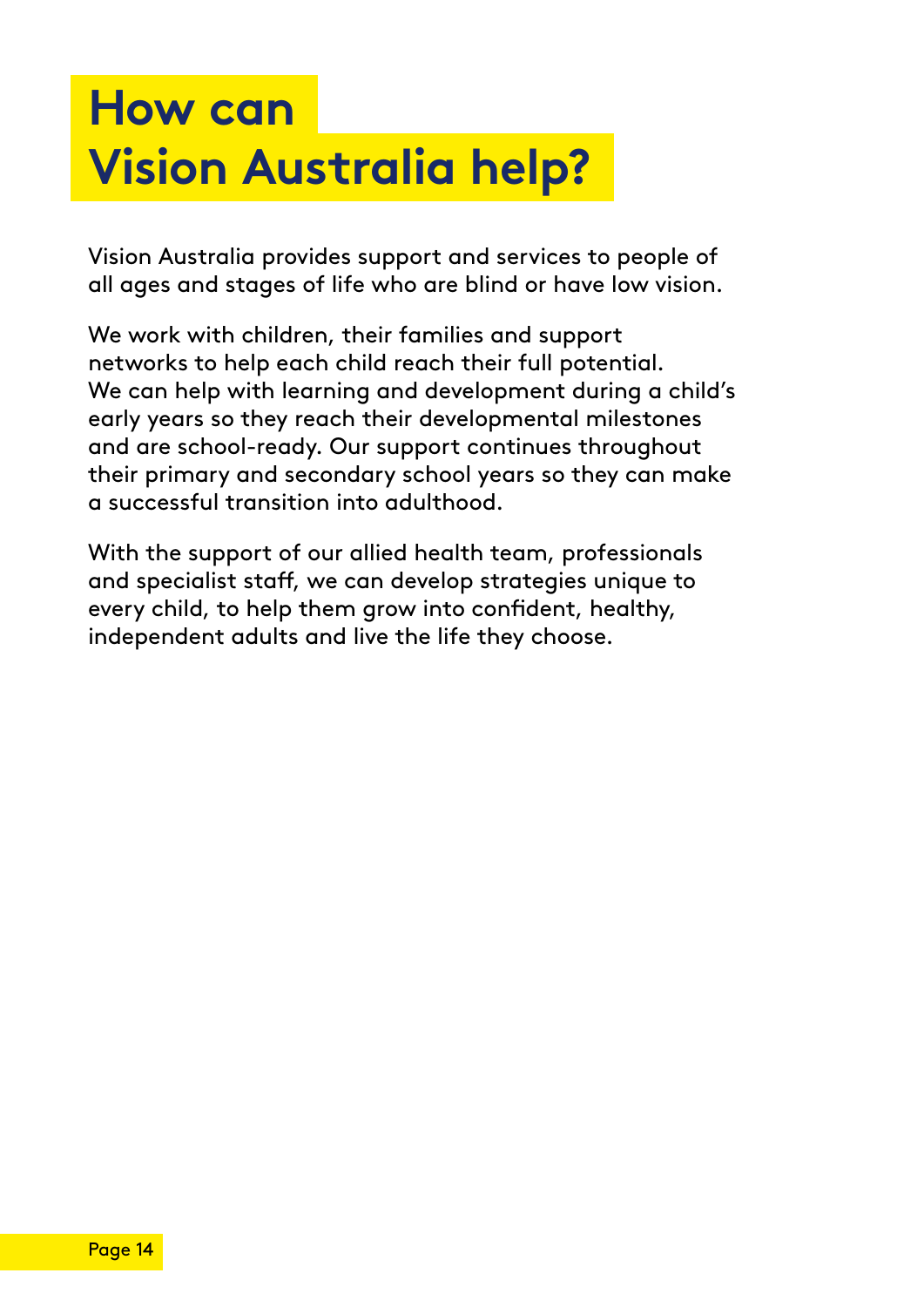**Maxwell,** Vision Australia client